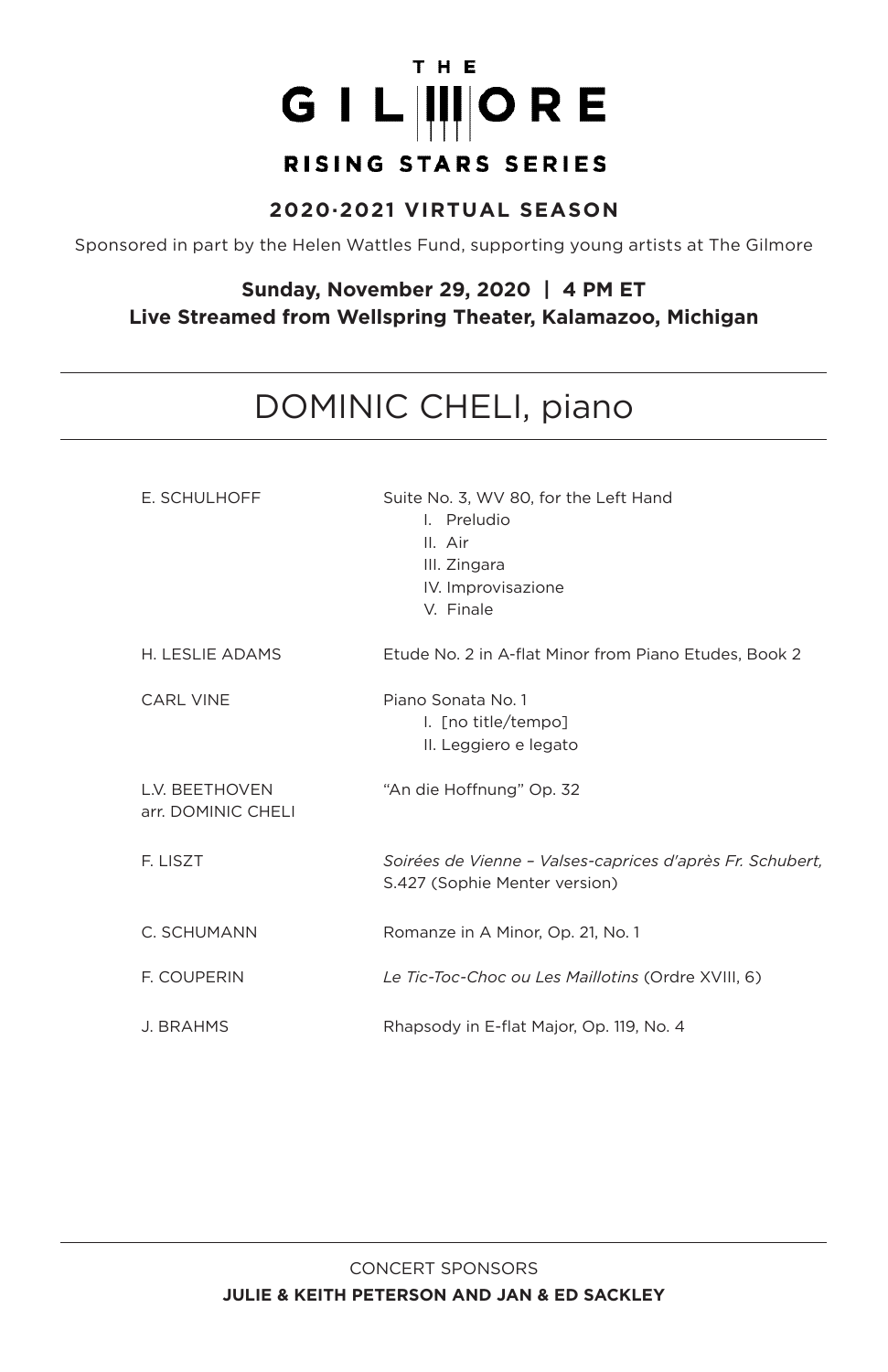# About the Artist



# Dominic Cheli

A native of St. Louis, Dominic Cheli is a 2021 American Pianists Award finalist. He made his Carnegie Hall recital debut during the 2019-20 season and recently recorded his second CD, featuring works by Liszt and Schubert, on the Naxos label.

He has performed with the Metropolitan Orchestra of St. Louis, as well as orchestras across the US and abroad, including the San Diego Symphony, DuPage Symphony (Naperville, IL), Columbus Symphony (OH), Princeton Symphony (NJ), Nordwestdeutsche Philharmonie (Germany), and more. He has worked with conductors such as Valery Gergiev, Yaniv Dinur, Markus Huber, Rossen Milanov, Arthur Fagen, Bruce Kiesling, Matthew Aucoin, and many others. Dominic recently debuted at several major festivals across the US, including the Ravinia Festival, Mostly Mozart Festival, and the Virginia Arts Festival.

Committed to engaging with his surrounding community, Dominic regularly performs at high schools and retirement homes and gives both masterclasses and lectures for his younger audiences.

# UPCOMING 20-21 VIRTUAL SEASON

December 6, 2020 | Yefim Bronfman December 18, 2020 | The *Key of G* Film January 3, 2021 | Emmet Cohen Trio February 7, 2021 | Isaiah J. Thompson Quartet February 21, 2021 | Kudo plays Hamelin March 14, 2021 | Evren Ozel March 28, 2021 | Angela Hewitt April 9, 2021 | Aaron Diehl Trio May 2, 2021 | Glenn Zaleski Trio May 16, 2021 | Avery Gagliano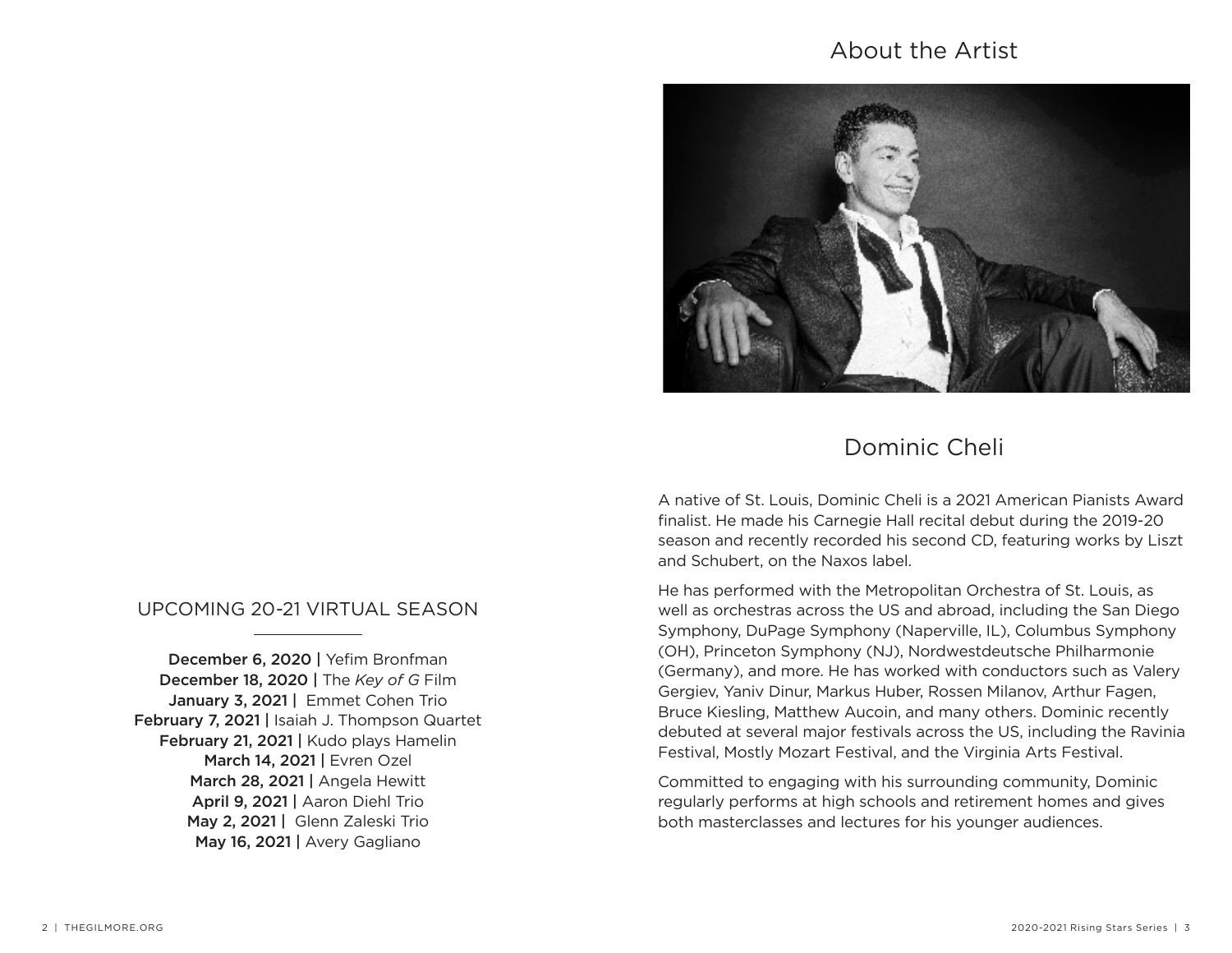#### **PROGRAM NOTES WRITTEN BY 2020-21 RISING STAR DOMINIC CHELI**

In this Program, we hear a wide range of music spanning from the 17th century to present day. Notably, these are works and people whose music and stories have been forgotten or neglected, and there is a crucial need to show these rediscovered masterpieces, or important individuals in fresh ways.

#### **ERWIN SCHULHOFF (1894 - 1942)**

Suite No. 3, WV 80, for the Left Hand

#### Composed in 1926

The first piece, Schulhoff's Suite for the Left Hand, is by a composer who tragically died while imprisoned in a Nazi concentration camp. This piece was intended for pianist Otakar Hollmann, whose right arm was impaired after fighting in WWI. Schulhoff's language of jazz, impressionism, and dance music wonderfully integrates into this imaginative piece for one hand.

#### **H. LESLIE ADAMS (b. 1932)**

Etude No. 2 in A-flat Minor from Piano Etudes, Book 2 Composed in 1994

### **CARL VINE (b. 1954)**

Piano Sonata No. 1

# Composed in 1990

Adams's Etude in A-flat Minor and Vine's Piano Sonata No. 1 were composed in the 1990s (1994 and 1990, respectively). Both of these works have strong jazz influences as the composers weave intriguingly colorful harmonies, beautiful melodies, and vibrant rhythms throughout.

# **LUDWIG VAN BEETHOVEN (1770-1827) ARR. DOMINIC CHELI (B. 1994)**

"An die Hoffnung" Op. 32

### Composed in 1804

Beethoven is one of the most beloved composers but often criticized as being a "motivic composer", not a melodic one. Despite being most famous for such works as his fifth symphony (admittedly quite motivic) or his piano sonatas, Beethoven could indeed write gorgeous melodies such as the one heard in this song "An die Hoffnung" Op. 32. Originally for voice and piano, I transcribed this piece for solo piano and composed two variations. The hidden story of this piece is that it was secretly dedicated to Josephine Brunsvik, the woman many suspect was the "Immortal Beloved". Upon hearing the music and seeing the dedication, Josephine was embarrassed and demanded that Beethoven remove her name from the score, which he did begrudgingly. This song's title translates as "To Hope" and here we see that Beethoven must have had many hopes and dreams, especially in regards to the woman who he loved – Josephine.

#### **FRANZ LISZT (1811 - 1886)**

*Soirées de Vienne – Valses-caprices d'après Fr. Schubert,*  S.427 (Sophie Menter version)

Composed from 1846 to 1852, Revised in 1883 for Sophie Menter

# **CLARA SCHUMANN (1819 - 1896)**

Romanze in A Minor, Op. 21, No. 1

# Composed in 1853

Two of the most outstanding pianists of the 19th century were women, namely Sophie Menter, and Clara Schumann. What many people don't know is that Sophie Menter was Liszt's most prized student often called "the incarnation of Liszt" and in his own words "my piano daughter". This *Valse-Caprice* No. 6 was published three times but the second publication was lost and only uncovered in recent times thanks to the scholarly work of Dr. Leslie Howard. This 2nd version is by far the more creative, technically demanding, and brilliant of the three. This version was dedicated to Sophie due to Liszt's admiration of her and who, by all accounts, played the piece better than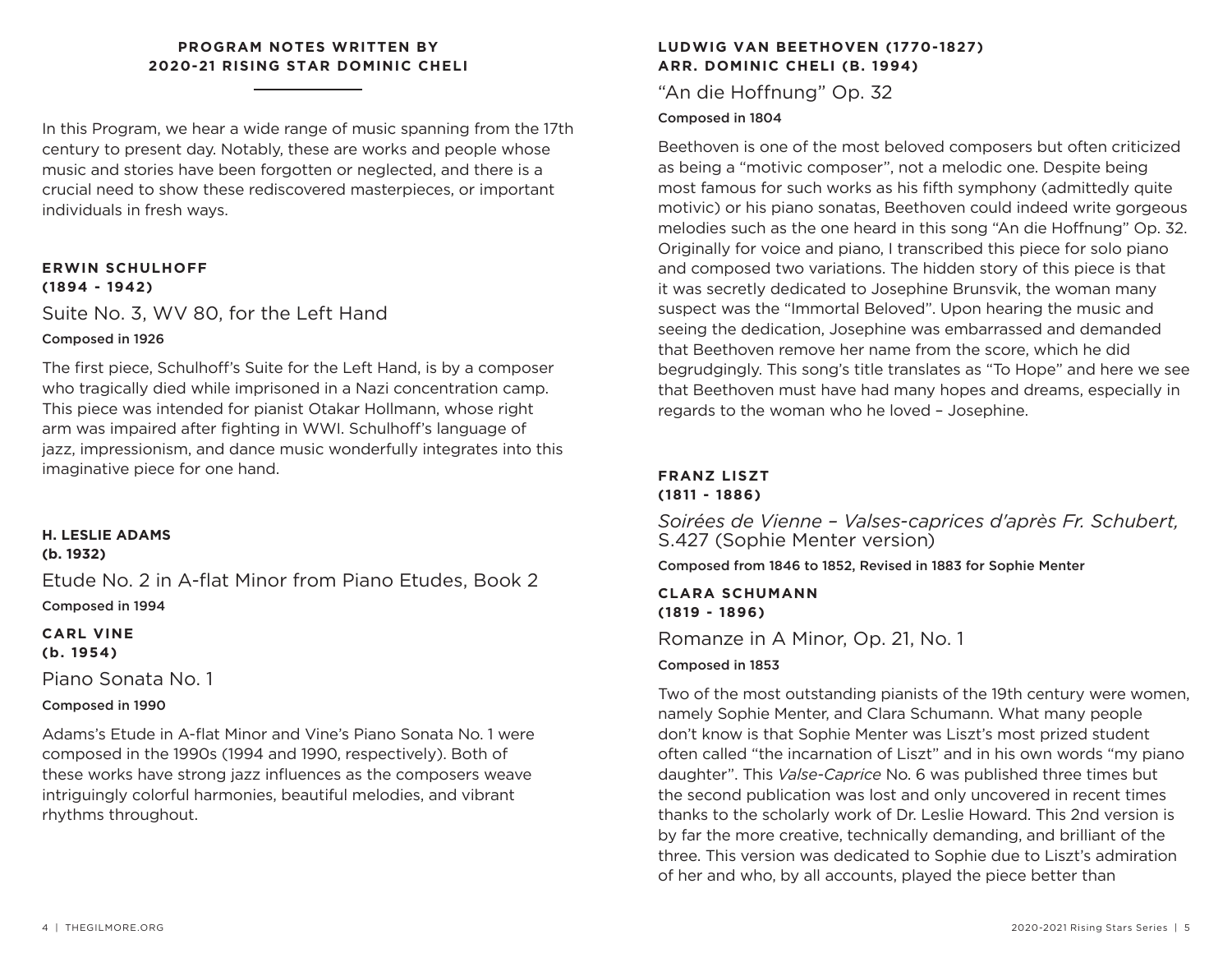Liszt ever imagined. Clara Schumann was not only a virtuoso who impressed such composers as Brahms and Robert Schumann, but an accomplished composer. Her Romanze in A Minor is a poignantly nostalgic work and criminally underplayed.

#### **FRANCOIS COUPERIN (1668 - 1733)**

*Le Tic-Toc-Choc ou Les Maillotins* (Ordre XVIII, 6) First Published in 1722

#### **JOHANNES BRAHMS (1833 - 1897)**

Rhapsody in E-flat Major, Op. 119, No. 4 Composed in 1893

Two composers who seemingly have nothing to do with one another are François Couperin and Johannes Brahms. Couperin was known for writing descriptive miniatures such as *Le Tic Toc Choc*. This piece is intended to be played on a two manual harpsichord and is supposed to emulate the hammers of a clock ticking away in a charming yet furious manner. Brahms's early years were marked by large scale works – sonatas, trios, and symphonies, well over 30 minutes in length. However, Brahms held Couperin's music in high regard and was a champion of his music, performing and editing many of his pieces. Indeed, Brahms was heavily influenced and much of his late music is represented primarily by small pieces, yet the Rhapsody in E-flat Major is still overflowing with different ideas, characters, and moods. This was the final piece that Brahms wrote for the piano and the defiant ending is a reminder to us that in the same way he proudly advocated the music of Couperin, we must also seek out the many forgotten pieces, stories, and people throughout history in order for their voices to be heard.

*©Dominic Cheli*